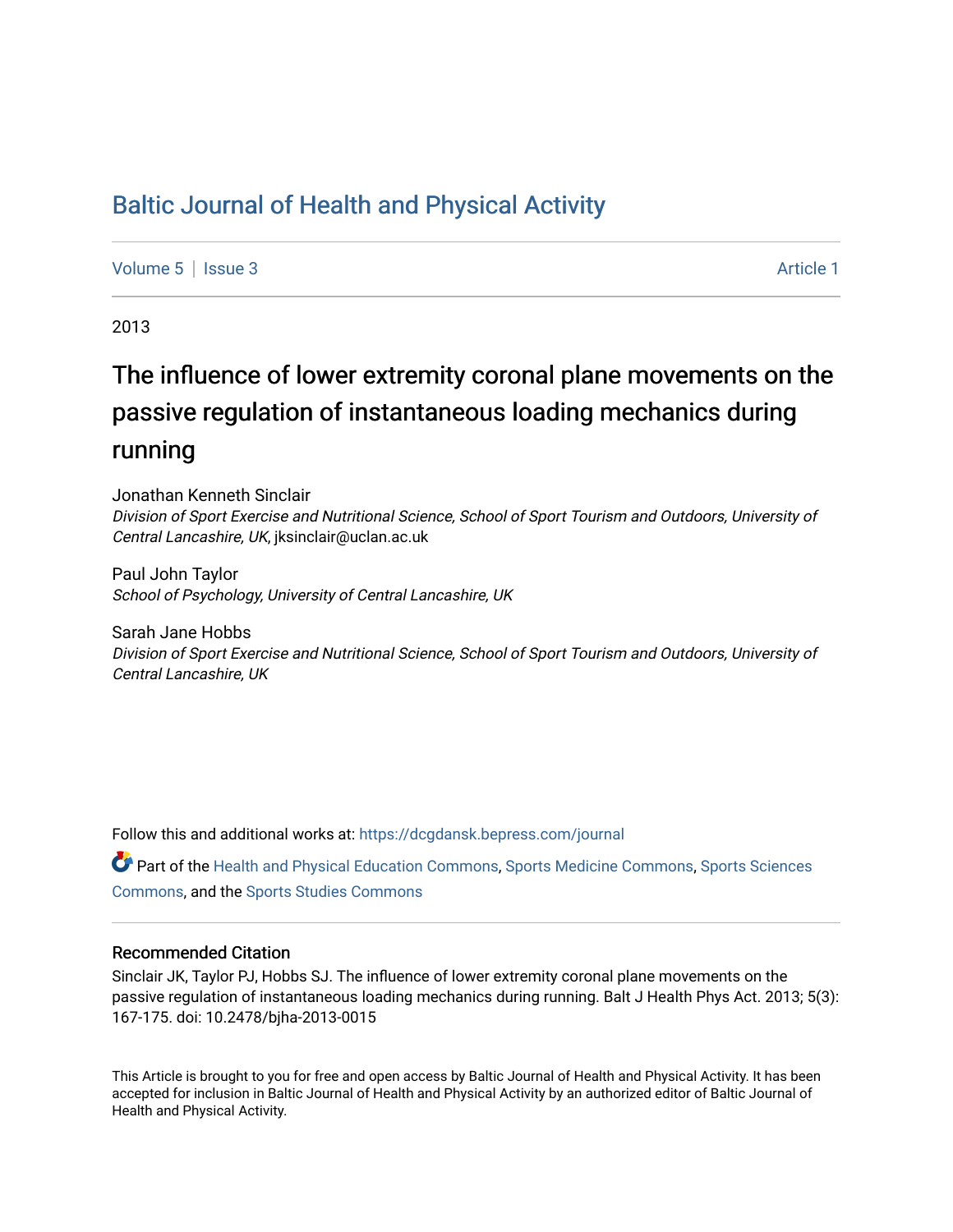VERSITA ORIGINAL ARTICLE

DOI: 10.2478/bjha-2013-0015

|                                                                                                                                                                                                                                                     | The influence of lower extremity coronal plane<br>movements on the passive regulation of<br>instantaneous loading mechanics during running                                                                                                                                                                                                                                                                                                                       |
|-----------------------------------------------------------------------------------------------------------------------------------------------------------------------------------------------------------------------------------------------------|------------------------------------------------------------------------------------------------------------------------------------------------------------------------------------------------------------------------------------------------------------------------------------------------------------------------------------------------------------------------------------------------------------------------------------------------------------------|
| Authors' Contribution:<br>A - Study Design<br><b>B</b> - Data Collection<br>C - Statistical Analysis<br>D - Data Interpretation<br>E - Manuscript Preparation<br>F - Literature Search<br>G - Funds Collection                                      | Jonathan Kenneth Sinclair <sup>1 (A, B, C, D, E, F, G)</sup> , Paul John Taylor <sup>2 (D, E, F, G)</sup> , Sarah Jane Hobbs <sup>1 (A, D, E, F, G)</sup><br>Division of Sport Exercise and Nutritional Sciences, School of Sport Tourism and<br>Outdoors, University of Central Lancashire, UK<br>School of Psychology, University of Central Lancashire, UK                                                                                                    |
|                                                                                                                                                                                                                                                     | Key words: impact loading, kinematics, coronal plane, passive regulation.                                                                                                                                                                                                                                                                                                                                                                                        |
| Background:                                                                                                                                                                                                                                         | <b>Abstract</b><br>The repetitive transmission of impact forces may contribute to the aetiology of over-<br>use injuries. Therefore determining the mechanisms that regulate impact loading has<br>potential clinical significance. This study aimed to determine the influence of lower<br>extremity coronal plane kinematics on the regulation of impact loading during running.                                                                               |
| <b>Material/Methods:</b>                                                                                                                                                                                                                            | Thirty-six participants ran at 4.0 m.s-1striking the centre of a piezoelectric force plat-<br>form with their dominant limb. Coronal plane angular kinematics about the hip, knee<br>and ankle joints were measured using an eight-camera motion analysis system oper-<br>ating at 250 Hz. Regression analyses with instantaneous loading rate magnitude as<br>a criterion were used to identify the coronal plane parameters associated with impact<br>loading. |
|                                                                                                                                                                                                                                                     | <b>Results:</b> The overall regression model yielded Adj $R^2$ = 0.37, $p \le 0.01$ . Two biomechanical<br>parameters were obtained as significant predictors of the instantaneous loading rate.<br>Peak ankle eversion Adj $R^2$ = 0.22, $p \le 0.01$ and peak eversion angular velocity of the<br>ankle Adj $R^2$ = 0.15, $p \le 0.01$ were found to be significant predictors of instantaneous<br>loading rate.                                               |
| <b>Conclusions:</b>                                                                                                                                                                                                                                 | The findings of the current investigation therefore suggest that passive joint motions<br>in the coronal plane can regulate the magnitude of impact loading, linked to the de-<br>velopment of chronic injuries.                                                                                                                                                                                                                                                 |
| Word count: 2,843<br>Tables: 2<br>Figures: 3<br>References: 45                                                                                                                                                                                      | Received: December 2012<br>Accepted: August 2013<br>Published: October 2013                                                                                                                                                                                                                                                                                                                                                                                      |
| Corresponding author:<br>Dr. Jonathan Sinclair<br>Division of Sport, Exercise and Nutritional Sciences<br>School of Sport Tourism and Outdoors<br>University of Central Lancashire<br>Preston, Lancashire PR1 2HE<br>E-mail: Jksinclair@uclan.ac.uk |                                                                                                                                                                                                                                                                                                                                                                                                                                                                  |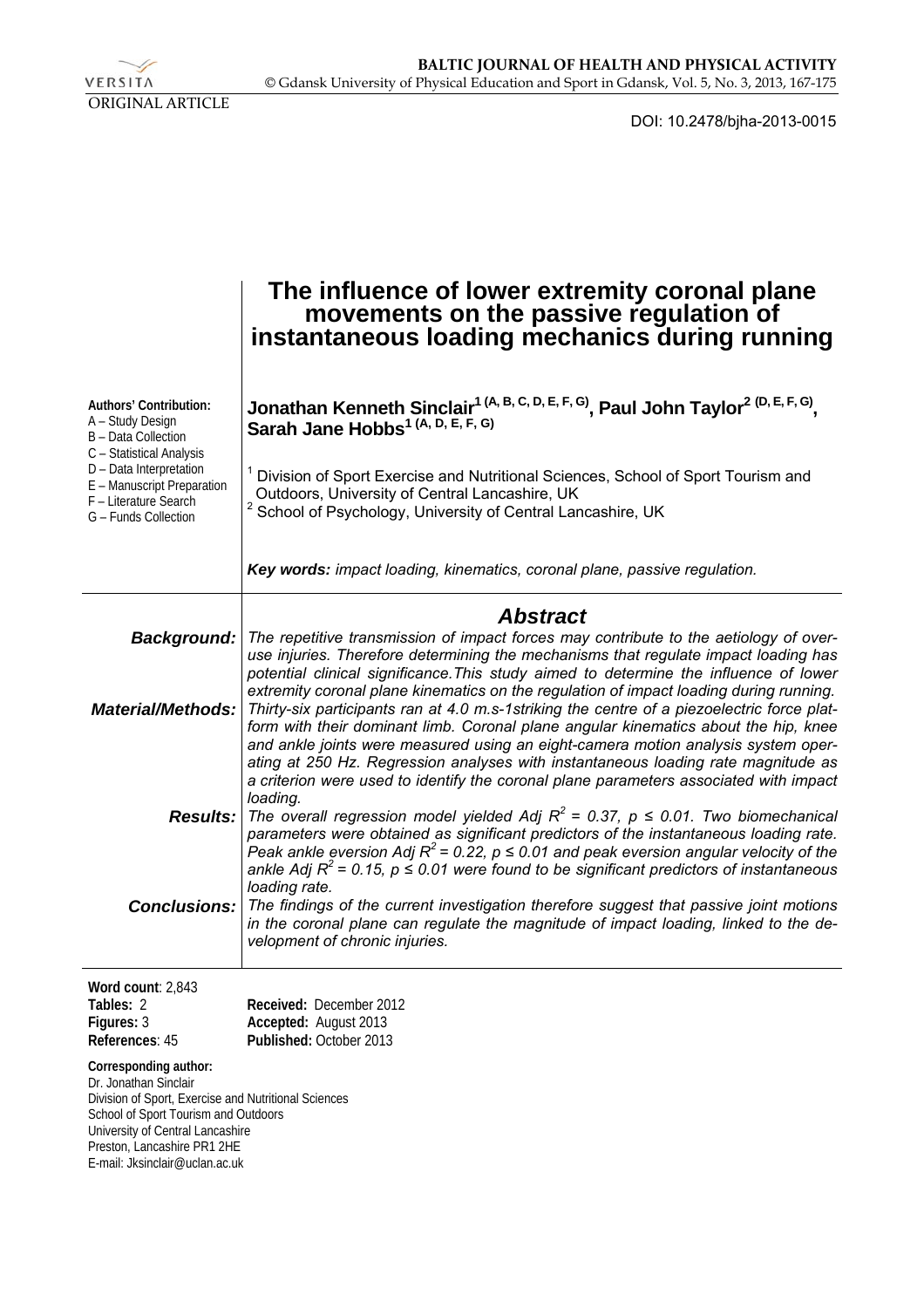### **Introduction**

During the impact phase of the ground reaction force, the momentum from the decelerating limb changes rapidly as the foot makes contact with the ground surface, resulting in a transient force which is transmitted up the skeleton. During typical running velocities, these forces can reach magnitudes of up to three times body weight [1]. Whilst an optimal loading window exists for the positive development of bone and tissue strength, movements beyond this window can lead to the breakdown of body tissue and overuse injuries [2, 3, 4, 5].

The transient impact that occurs as a result of footstrike propagates through the musculoskeletal system [6, 7]. A number of attenuation mechanisms exist that may be internal or external to the musculoskeletal system [6]. The majority of analyses in this area have examined the influence of footwear on the impact loading magnitude during running. To characterize the load attenuating properties of footwear, mechanical impact testing techniques have been developed using simple material test machines [8, 9, 10]. Such testing procedures offer a consistent tool with which to characterize the in vitro mechanical properties of the shoe; however, this technique may not necessarily relate to variations in impact magnitude when evaluated in situ during running [11, 12]. Numerous studies have been conducted varying the geometry of the midsole, its hardness or a combination thereof [13, 14, 15, 16]. The shock attenuation properties of footwear and midsoles have been evaluated with force platforms, bone-mounted accelerometers, and surface mounted accelerometers.

Passive tissues and active joint movements have also been shown to moderate the magnitude of the impact load [17]. Denoth [18] proposed the concept of effective mass whereby impact magnitude is dependent on the knee angle in the sagittal plane at footstrike. This concept is supported by the results of Bobbert et al. [19]. Lafortune et al. [20], who investigated the effect of surface hardness and the initial knee angle on the impact force and tibial acceleration magnitudes in a human pendulum approach. However, despite these early propositions there still remains a paucity of research regarding the protection from transient impact loading afforded by joint alignment during running.

Coronal plane eversion of the foot has previously been hypothesized as a mechanism by which impact loading may be attenuated [21]. Preliminary evidence has related reductions in impact loading mechanics to variations in footwear construction [22]. Valgus aligned footwear has been shown to decrease peak tibial accelerations produced as a result of footstrike [23]. However, Perry and Lafortune [22] and Yingling et al. [21] documented that rear foot parameters had no significant influence on impact loading during running.

It remains unclear which of the kinematic or muscular factors may explain variations in impact magnitude. Whilst the coronal plane movement of the ankle joint has been proposed as a passive mechanism by which impact loading is regulated, the results from previous analyses in investigating this mechanism have been conflicting. Furthermore, there is currently a paucity of information regarding the influence of coronal plane movements in the more proximal hip and knee joints on the regulation of impact loading during running. The aim of the current investigation was therefore to determine the influence of lower extremity coronal plane parameters on the passive regulation of impact loading during running.

# **Material and methods**

#### *Participants*

Thirty-six male participants who were free from musculoskeletal injury volunteered to take part in this study. The mean characteristics of the participants were: age  $28.59 \pm 4.15$  years, height 176.72  $\pm$  5.08 cm and body mass 77.97  $\pm$  5.79 kg. All participants were classified as natural rearfoot strikers by exhibiting a clear first peak in their vertical ground reaction force. A statistical power analysis was conducted using G\* Power Software using a moderate effect size [24] to reduce the likelihood of a type II error and determine the minimum number of participants needed for this investigation. It was found that the sample size was sufficient to provide more than 80% statistical power. The study was approved by the School of Psychology ethical committee, and all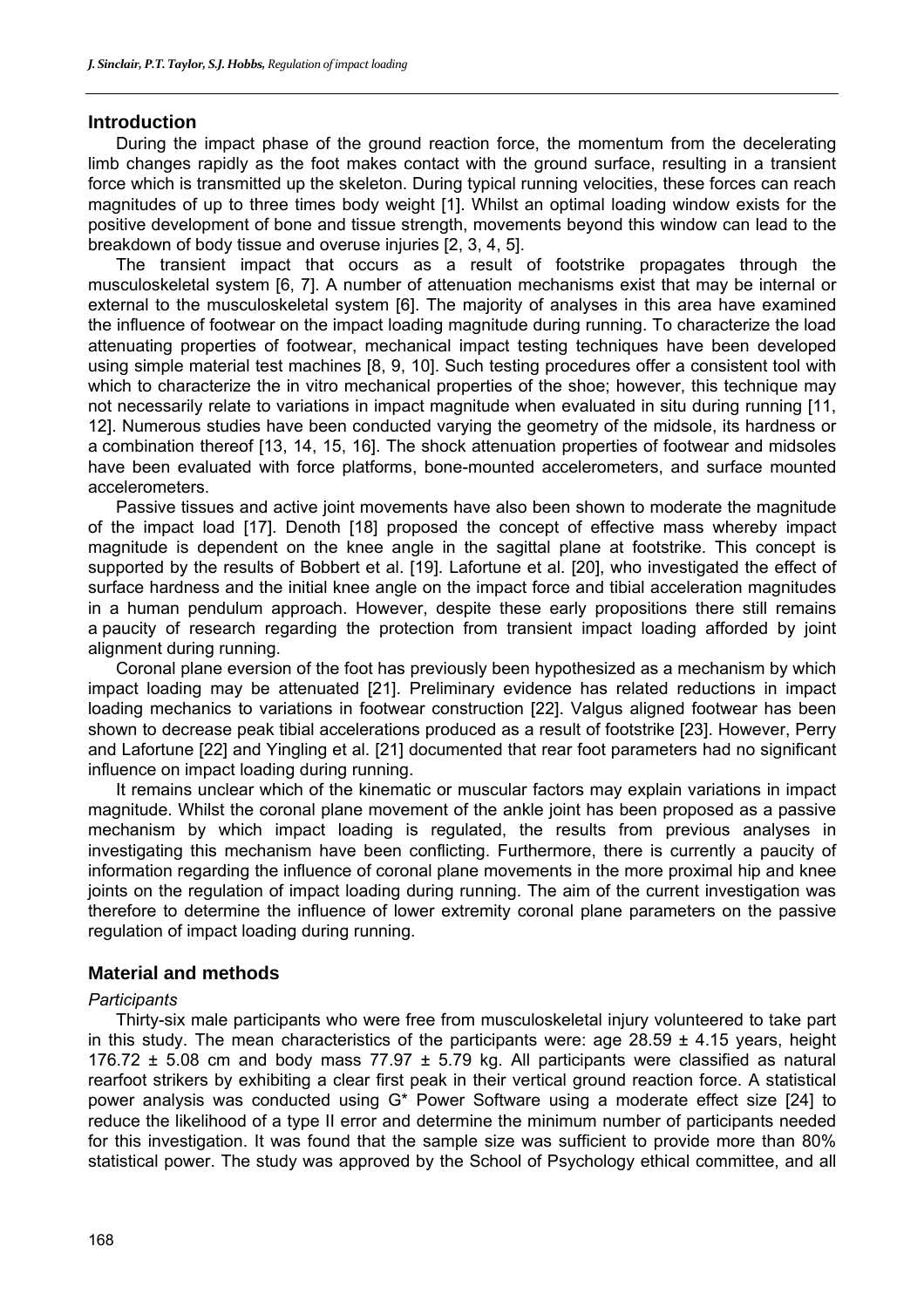participants provided written informed consent in accordance with the guidelines outlined in the declaration of Helsinki.

#### *Procedure*

Participants ran at 4.0 ms<sup>-1</sup> over a force plate (Kistler, Kistler Instruments Ltd., Alton, Hampshire, UK Model 9281CA) embedded in the floor (Altrosports 6 mm, Altro Ltd.,) of a 22 m biomechanics laboratory. The running velocity was quantified using Newtest 300 infrared timing gates (Newtest, 300 OyKoulukatu, Finland); a maximum deviation of ±5% from the set velocity was allowed. Stance time was defined as the time over which a vertical force of 20N was applied to the force platform [25]. A successful trial was defined as one within the specified velocity range, where all tracking clusters were in view of the cameras, the foot made full contact with the force plate and there was no evidence of gait modifications due to the experimental conditions. Runners completed five successful trials.

All kinematic data were captured at 250 Hz via an eight camera motion analysis system (Qualisys<sup>TM</sup> Medical AB, Goteburg, Sweden). Calibration of the Qualysis<sup>TM</sup> systems was performed before each data collection session. To ensure that high quality kinematic data was obtained, only calibrations which produced average residuals of less than 0.85 mm for each camera for a 750.5 mm wand length and points above 4000 in all cameras were accepted prior to data collection.

The marker set used for the study was based on the calibrated anatomical systems technique (CAST) using a 6 degrees of freedom model [26]. A static trial was conducted with the participant in the anatomical position allowing the positions of the anatomical markers to be referenced in relation to the tracking clusters, following which they were removed. Markers used for tracking remained in place throughout.

Retro-reflective markers were attached to the  $1<sup>st</sup>$  and  $5<sup>th</sup>$  metatarsal heads, medial and lateral malleoli, calcaneus, medial and lateral epicondyle of the femur, greater trochanter of the right leg, iliac crest, anterior superior iliac spines (ASIS) and posterior superior iliac spines (PSIS) with tracking clusters positioned on the shank and thigh (Figure 1). All markers were positioned by the first author. The hip joint centre was determined using regression equations based on the positions of the ASIS and PSIS markers on [27]. Each rigid cluster comprised four 19 mm spherical reflective markers mounted to a thin sheath of lightweight carbon fiber with length to width ratios of 2.05:1 and 1.5:1 for the femur and tibia respectively, in accordance with Cappozzo et al. [28] recommendations. Participants wore the same footwear throughout (Saucony pro grid guide 2), in sizes 6-9.

# *Data processing*

Trials were processed in Qualisys Track Manager in order to identify anatomical and tracking markers then exported as C3D files. 3-D Kinematic parameters were quantified using Visual 3-D (C-Motion, Germantown, MD, USA) after marker data was filtered using a low pass Butterworth 4th order zero-lag filter at a cut off frequency of 12 Hz which was selected as being the frequency at which 95% of the signal power was below. Coronal plane kinematics (not normalised to standing posture) about the hip, knee and ankle joints were calculated using the euler technique via an XYZ cardan sequence of rotations (where X is sagittal; Y is coronal and Z transverse plane rotation) (29). All data were normalized to 100% of the stance phase then processed gait trials were averaged. Coronal plane measures from the hip, knee and ankle which were extracted for statistical analysis were 1) angle at footstrike, 2) range of motion from footstrike to toe-off during stance, 3) peak angle during stance, 4) angular excursion from footstrike to peak angle and 5) peak angular velocity. These variables were extracted from each of the five trials for each joint in all three planes of rotation and the data was then averaged within subjects for statistical analysis. Participant's kinematic curves were time normalized to stance and were ensemble averaged across subjects for visual purposes only. Forces are reported in bodyweights (BWs) to allow normalization of the data among participants. From the force plate data, instantaneous loading rate was quantified as the maximum increase in the vertical force between frequency intervals [30, 31].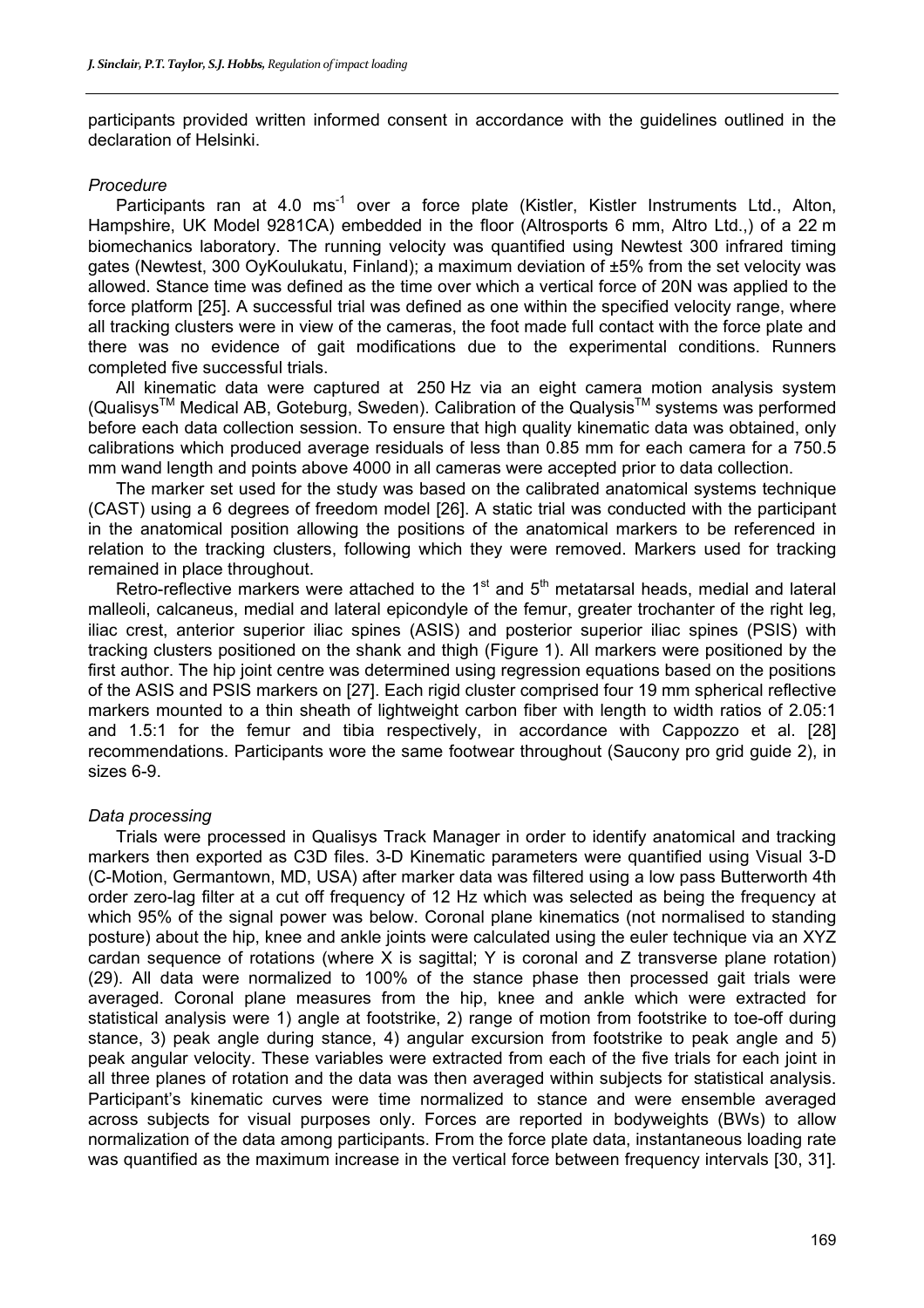Instantaneous loading rate was selected based on the Greenhalgh et al. [32] recommendations as a more practical and representative measure of impact loading.

#### *Statistical analysis*

Multiple regression analyses with instantaneous vertical loading rate as a criterion variable and the 3-D kinematic parameters as independent variables were carried out using a forward stepwise procedure with significance accepted at the  $p \le 0.05$  level. The independent variables were examined for co-linearity prior to entry into the regression model using a Pearson's correlation coefficient matrix and those exhibiting high co-linearity  $R \ge 0.7$  were removed. All statistical procedures were conducted using SPSS 19.0 (SPSS Inc, Chicago, USA).



Fig. 1. Pelvic, thigh, tibial and foot segments, with segment co-ordinate system axes  $(P=$  pelvic, S= shank, T = tibia and F = foot)

#### **Results**

Figure 2 and Tables 1-2 present the mean ± standard deviation coronal plane angulations from the stance phase of running. The overall regression model yielded an R= 0.64, R<sup>2</sup> = 0.41 and Adj  $R^2$  = 0.37, p  $\leq$  0.01. Two biomechanical parameters were obtained as significant predictors of the instantaneous loading rate. Peak ankle eversion (B = 0.56, t = 3.96) Adj R<sup>2</sup> = 0.22, p ≤ 0.01 and peak eversion angular velocityof the ankle(B = 0.42, t = 2.96) Adj R<sup>2</sup> = 0.15, p ≤ 0.01 were found to be significant predictors of instantaneous loading rate.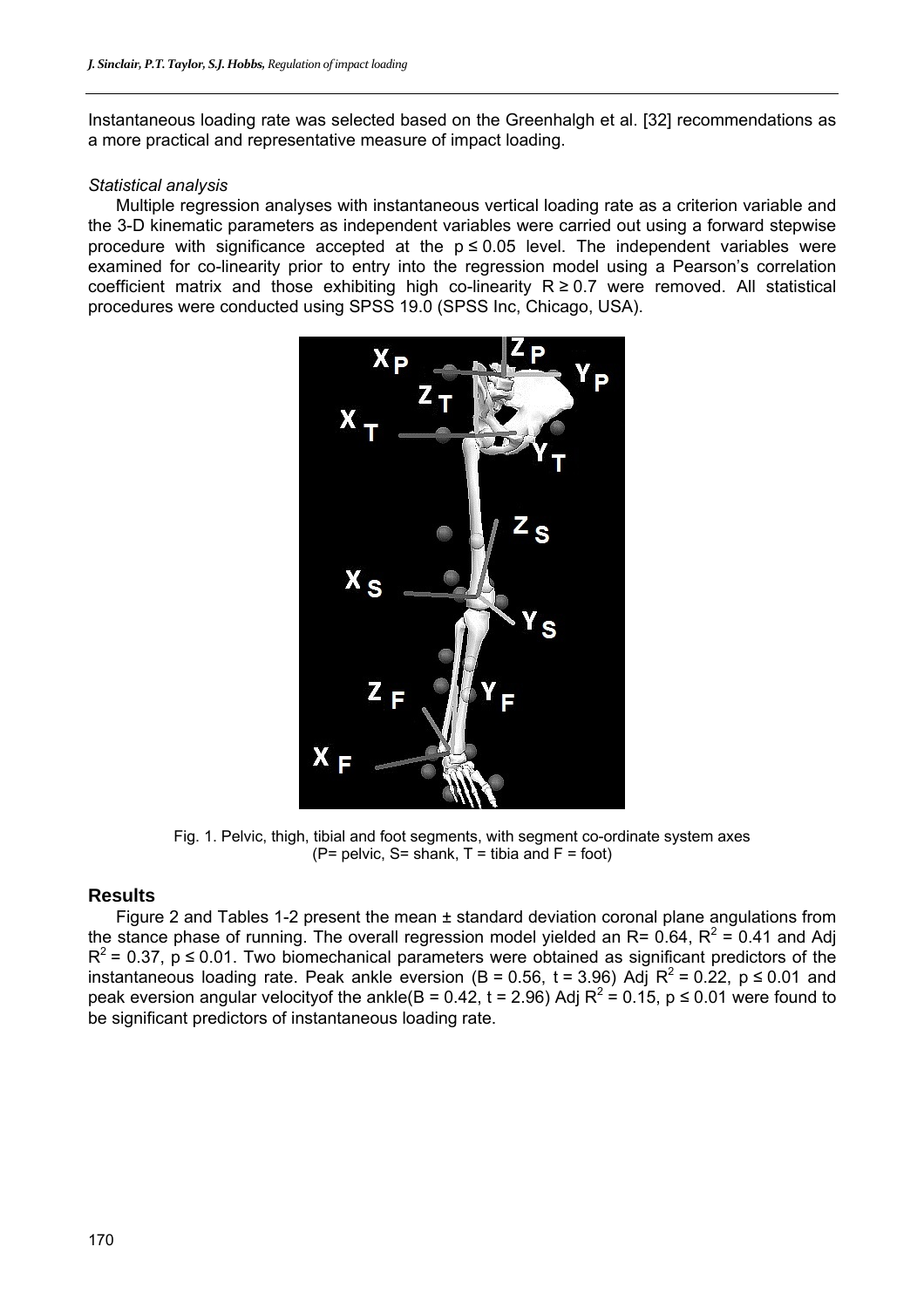

Fig. 2. Mean and standard deviation angulations about the a. hip, b. knee and c. ankle joints in the coronal plane

Table 1. Mean and standard deviation angulations of hip, knee and ankle joints in the coronal plane

| Angulation                   | Hip              | Knee             | Ankle            |
|------------------------------|------------------|------------------|------------------|
| Angle at footstrike (°)      | $2.95 \pm 4.61$  | $-1.41 \pm 2.44$ | $5.84 \pm 4.03$  |
| Angle at toe-off $(°)$       | $-2.47 \pm 5.04$ | $-1.61 \pm 2.92$ | $0.74 \pm 4.29$  |
| Range of motion (°)          | $6.42 \pm 3.16$  | $1.74 \pm 0.95$  | $5.67 \pm 3.86$  |
| Relative range of motion (°) | $5.45 \pm 2.68$  | $4.38 \pm 3.50$  | $14.29 \pm 3.59$ |
| Peak angle $(°)$             | $8.40 \pm 4.01$  | $-5.80 \pm 4.23$ | $-8.45 \pm 4.25$ |

Table 2. Mean and standard deviation angular velocities of hip, knee and ankle joints in the coronal plane

| Angular velocity                                | Hip                 | Knee                | Ankle                |
|-------------------------------------------------|---------------------|---------------------|----------------------|
| Angular velocity at footstrike (°/s)            | $165.23 \pm 76.76$  | $62.36 \pm 113.15$  | $-142.89 \pm 83.73$  |
| Angular velocity at toe-off (°/s)               | $-25.85 \pm 57.66$  | $-42.14 \pm 38.82$  | $116.73 \pm 65.49$   |
| Peak adduction/inversion angular velocity (°/s) | $22.34 \pm 45.98$   | $176.97 \pm 109.06$ | $176.15 \pm 60.56$   |
| Peak abduction/eversion angular velocity (°/s)  | $-112.57 \pm 42.42$ | $-117.06 \pm 60.83$ | $-276.45 \pm 119.80$ |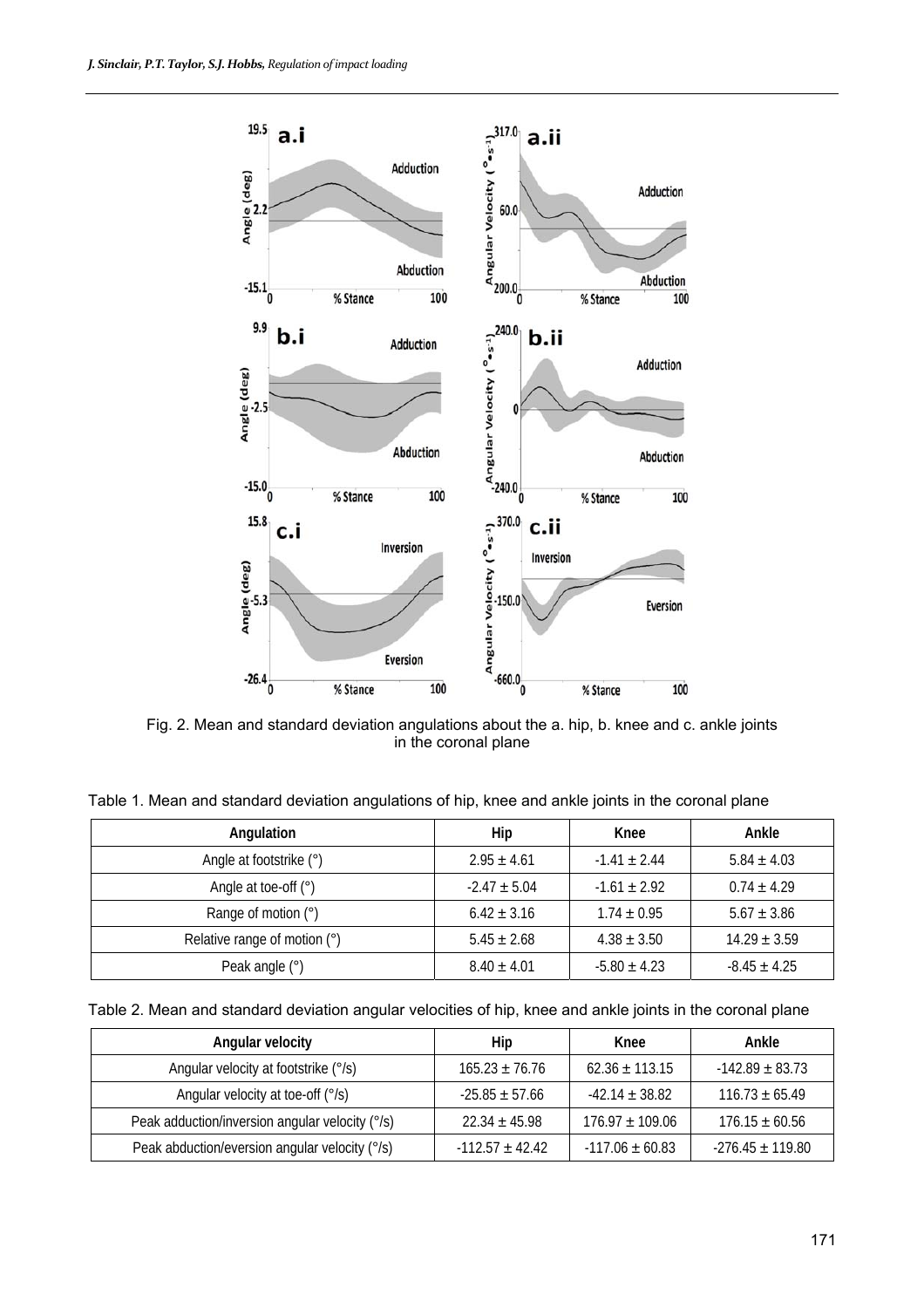

Fig. 3. Temporal synchronization of the vertical ground reaction force (black line) and ankle eversion angular velocity (grey line)

# **Discussion**

The aim of the current investigation was to determine the influence of coronal plane kinematic parameters on instantaneous loading mechanics. This study represents the first to consider the effects of lower extremity coronal plane movements on the passive regulation of impact loading during running.

The primary observation of this study was that rear-foot eversion parameters served as significant regulators of the instantaneous loading rate. This finding opposes Yingling et al., [21] and Perry and Lafortune [22] who both noted that increases in rearfoot eversion did not significantly influence impact loading during running. There are several potential explanations for this lack of continuity between studies. Firstly, Yingling et al., [21] and Perry and Lafortune [22] utilized a two dimensional method with four markers (positioned in the middle of the heel, on the upper part of the calcaneus, on the Achilles tendon at the height of the malleoli, and 15 cm above in the middle of the gastrocnemius) for the quantification of rearfoot kinematics in the coronal plane. This is in contrast to the current investigation in which a three-dimensional technique was utilized, whereby coronal plane angulation is considered to occur about the segment co-ordinate axes of the foot segment relative to those of the tibia. Secondly, both Yingling et al., [21] and Perry and Lafortune [22] performed comparative analyses using modified footwear designed to increase rearfoot eversion in order to determine whether impact loading was subsequently reduced. This differs from the statistical approach utilized in the current study. Regression looks for weighted relationships between multiple variables and a criterion variable rather than statistical differences between conditions.

Whilst the results of the current investigation appear to confirm that coronal plane angulation about the ankle joint can significantly influence impact loading magnitude, there remains a large proportion of unexplained variance. Therefore, the remaining variance with regard to understanding the mechanisms behind the regulation of impact remain unknown. Future research may wish to consider the non-coronal regulation of impact loading in an attempt to determine where the remaining variance lies. Whilst previous analyses have been conducted examining the influence of lower extremity kinematics on the regulation of impact forces their criterion variable was impact peak of the vertical ground reaction force as opposed to the loading rate which was used in the current study. Shorten and Mientjes [33] determined that the impact peak of the vertical ground reaction force is not a reliable indicator of impact magnitude, as it does not comprise any temporal elements of the load being experienced by the lower extremities.

A number of investigations and authors have discussed the influence of both ankle plantar flexion and knee flexion to attenuate the impact load following footstrike. However, despite these propositions ankle plantar flexion occupies 80 ms and the peak of stance phase knee flexion occurs 50 ms after initial contact, whereas the high frequency transient component of the vertical ground reaction force occurs during the first 20 ms of the stance phase. Therefore, whilst it appears reasonable to suppose that these sagittal plane mechanisms may reduce the rate at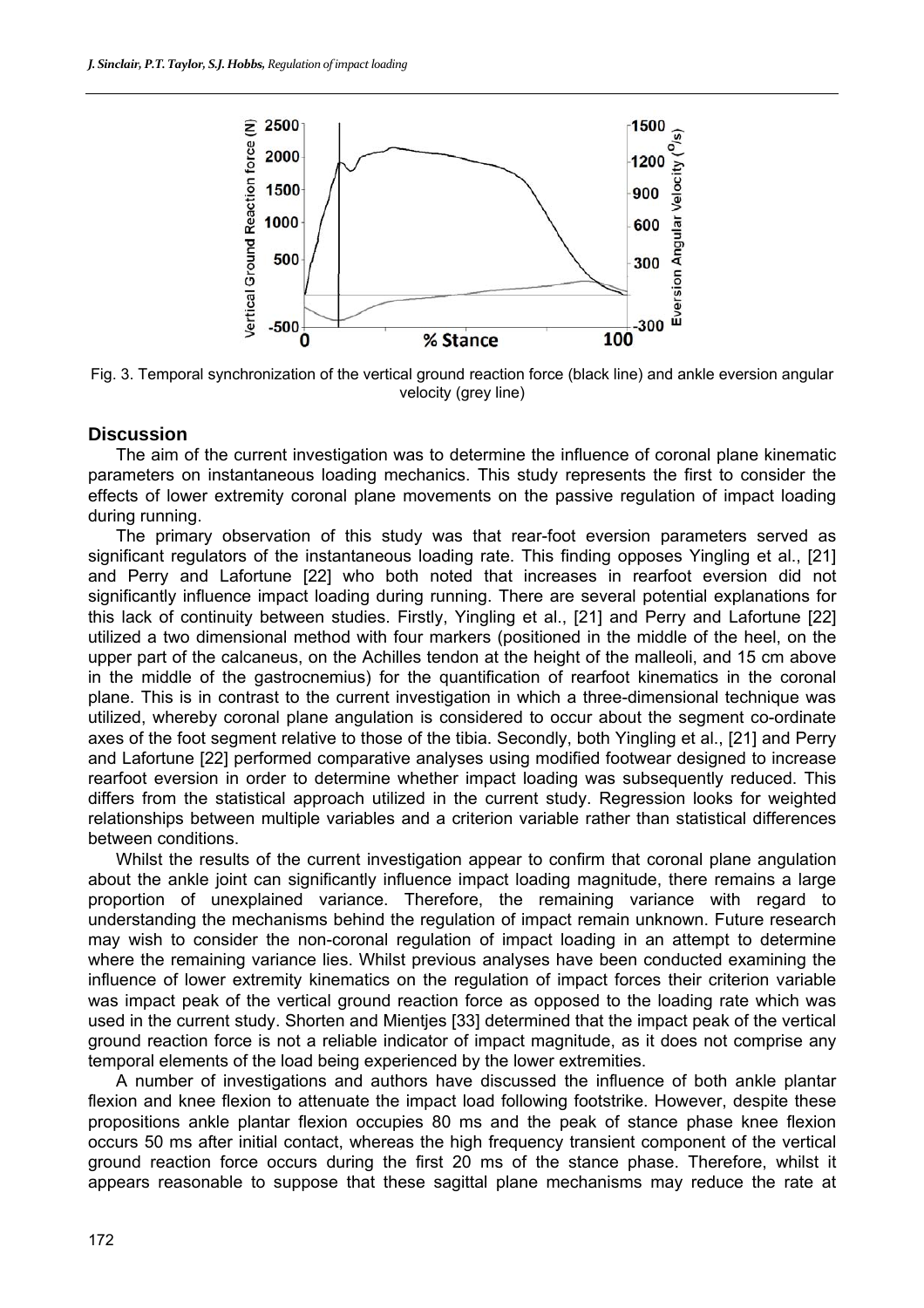which body weight is transferred to the lower extremities, it is unlikely that they provide sufficient protection on their own against the heelstrike transient. However, if the vertical ground reaction force and ankle angular velocity curves are plotted together (Figure 3), there is clear temporal synchronization between the two modalities in terms of the peak eversion angular velocity and the transient element of the stance phase. This leads to the notion that coronal plane ankle motion may act as an initial regulator of impact loading during the early stance phase, although more analyses are required using prediction modelling in order to fully corroborate this suggestion.

That rearfoot eversion serves as a significant regulator of impact loading may confound footwear manufacturers, as rearfoot eversion (in addition to high impact loading) has also been linked to the development of overuse injuries in runners, such as tibial stress syndrome, plantar fasciitis and anterior knee pain [34, 35, 36, 37]. Therefore, the concept of a general running shoe proposed by Nigg [38] that serves the needs of all runners in terms of their protection from both impact loading and rearfoot eversion appears to be invalid. As reductions in impact rearfoot eversion would place runners at a greater risk from loading related injuries, allowing increases in eversion would subsequently place runners at risk from injuries due to a lack of rearfoot stability.

#### *Limitations*

This study did not evaluate the electromyographical potentials of the lower extremity muscles. This may serve as a limitation of the current study as muscle pre-activation particularly in the period prior to footstrike has been proposed as one of the mechanism by which loading of the lower extremities during running may be attenuated [39]. It is recommended that future analyses examine this pre-activation mechanism in conjunction with 3-D kinematic analyses. In addition, the current investigation quantified only the time domain characteristics of impact loading. Shorten and Winslow [40] noted that impact loading either from a tibially mounted accelerometer or from the vertical ground reaction force can be transformed from the time into the frequency domain using a fast fourier transform function, allowing the frequency content of the signals to be examined. It has been documented that both the time and frequency characteristics of impact loading are pertinent to the development of chronic injuries in runners [30, 31, 39]. Therefore, it is further recommended that additional investigations consider the regulation of frequency domain properties in addition to the conventionally measured time domain measures.

A final limitation which future research may wish to resolve is the all-male sample utilized in the current investigation. Previous analyses have demonstrated that loading mechanics differ between genders. Heinng [41] and Stefanyshyn et al. [42] found that at matched running velocities females were associated with significantly greater loading rates than males; thus it is unlikely that the results of the current investigation can be generalized to females. Furthermore, it has previously been documented that females exhibit different coronal plane kinematics in comparison to males at all of the lower extremity joints [30, 43, 44, 45]. Therefore, it is unlikely that female runners regulate impact loading using coronal plane mechanics in the same manner as males. Future research should therefore repeat the current investigation using a female sample.

# **Conclusion**

In conclusion this study appears to confirm the notion that rear-foot eversion can influence impact loading during running. Therefore, it may be possible to implement training / technique adaptations for runners in order to maximize their passive shock attenuation. However, future research aimed at identifying the mechanisms governing these regulation processes is needed in order to further understand their implications for runners.

# *Acnowledgements*

*University's Code of Conduct for Research can be found at the following web address:http://www.uclan.ac.uk/information/research/research\_degrees/ethics\_research\_governan ce.php.*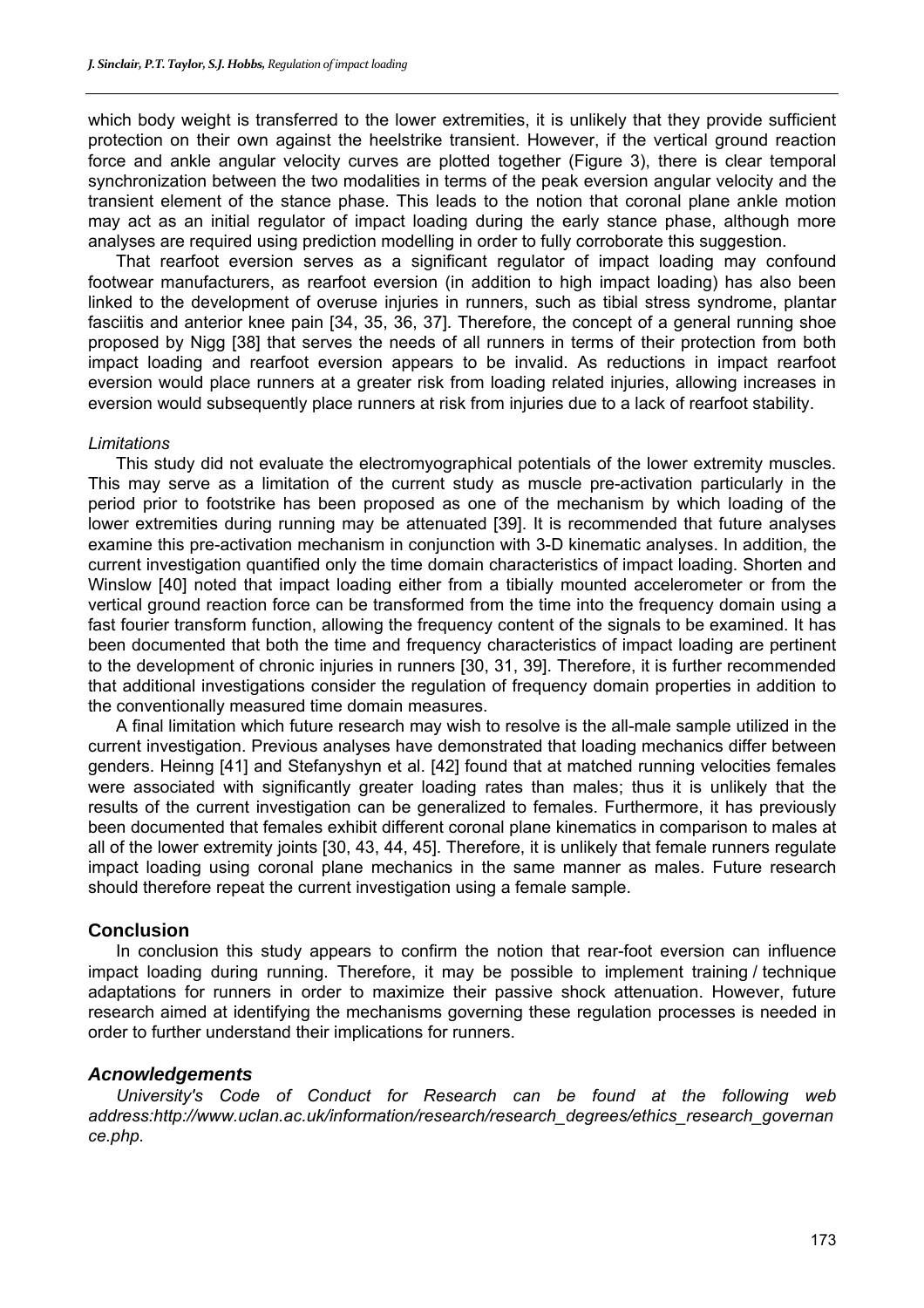# **References**

- 1. Cavanagh PR, Lafortune MA. Ground reaction forces in distance running. J Biomech. 1980;13:397-406.
- 2. Taunton JE, Clement DB, McNicol K. Plantar fasciitis in runners. Canadian Journal of Applied Sport Sciences. 1982;7:41-44.
- 3. Simon SR, Radin EL, Paul IL, Rose RM. The response of joints to impact loading, II. In vivo behavior of subchondral bone. J Biomech. 1972;5:267-72.
- 4. Folman Y, Wosk J, Voloshin A, Liberty S. Cyclic impacts on heel strike: a possible biomechanical factor in the etiology of degenerativedisease of the human locomotorsystem. Archives of Orthopaedic Trauma Surgery. 1986;104:363-5.
- 5. Collins JJ, Whittle MW. Impulsive forces during walking and their clinical implications. Clin Biomech. 1989;4:179–87.
- 6. Whittle MW. The generation and attenuation of transient forces beneath the foot; a review. Gait & Posture. 1999;10:264-275.
- 7. Sinclair J, Bottoms L, Taylor K, Greenhalgh A. Tibial shock measured during the fencing lunge, the influence of footwear. Sports Biomechanics. 2010;9:65-71.
- 8. Kolitzus HJ. Functional standards for playing surfaces. In: Frederick EC, editor. Sport shoes and playing surfaces. Champaign, Ill: Human Kinetics; 1984, 98-118.
- 9. Cook SD, Kester MA, Brunet ME. Shock absorption characteristics of running shoes. Am J Sport Med. 1985;13:248-253.
- 10. Krabbe B, Baumann W. Mechanical properties of running shoes measurement and modelling. In: Herzog W, Nigg B, van den Bogert T, editors. Proceedings of the Canadian Society for Biomechanics VIIIth Biennial Conference, August 1994. University of Calgary; 1994, 20-21.
- 11. Nigg BM, Bahlsen A. Influence of heel flare and midsole construction on pronation, supination, and impact forces for heel-toe running. International Journal of Sport Biomechanics. 1988;4:205-219.
- 12. Stacoff A, Denoth J, Kaelin X, Stuessi E. Running injuries and shoe construction: some possible relationships. International Journal of Sport Biomechanics. 1988;4:342-357.
- 13. Bates BT, Osternig LR, Sawhill JA, James SL. An assessment of subject variability, subject-shoe interaction, and the evaluation of running shoes using ground reaction force data. J Biomech. 1983;16:181- 191.
- 14. Nigg BM, Morlock M. The influence of lateral heel flare of running shoes on pronation and impact forces. Med Sci Sport Exer. 1987;19:294-302.
- 15. DeWit B, DeClerq D, Lenoir M. The effect of varying midsole hardness on impact forces and foot motion during foot contact in running. J Appl Biomech. 1995;11:395-406.
- 16. Kersting UG, Bruggemann GP. Midsole material-related force control during heel-toe running. Research in Sports Medicine. 2006;14:1-17.
- 17. Wright IC, Neptune RR, van Den Bogert AJ, Nigg BM. Passive regulation of impact forces in heel-toe running. Clin Biomech. 1998;13(7):521–531.
- 18. Denoth J. Load on the locomotor system and modelling. In: Nigg BM, editor. Biomechanics of running shoes. Champaign, IL: Human Kinetics; 1986, 63-116.
- 19. Bobbert MF, Yeadon MR, Nigg BM. Mechanical characteristics of the landing phase in heel-toe running. J Biomech. 1992;25:223-234.
- 20. Lafortune MA, Hening EM, Lake MJ. Dominant role of interface over knee angle for cushioning impact loading and regulating initial leg stiffness. J Biomech. 1996;29:1523-1529.
- 21. Yingling VR, Yack HJ, White SC. The effect of rearfootmotion on attenuation of the impulse wave at impactduring running. J Appl Biomech. 1996;12:313.
- 22. Perry SD, Lafortune MA. Influences of inversion/eversion of the foot upon impact loading during locomotion. Clin Biomech. 1995;10:253-257.
- 23. Milani TL, Schnabel G, Hennig EM. Rearfoot motion and pressure distribution patterns during running in shoes with varus and valgus wedges. J Appl Biomech. 1995;11:177-187.
- 24. Erdfelder E, Faul F, Buchner A. G\*Power: a general power analysis program. Behav Res Meth Ins C. 1996;28:1-11.
- 25. Sinclair J, Edmundson CJ, Brooks D, Hobbs SJ. Evaluation of kinematic methods of identifying gait Events during running. International Journal of Sports Science and Engineering. 2011;5:188-192.
- 26. Cappozzo A, Catani F, Leardini A, Benedeti MG, Della CU. Position and orientation in space of bones during movement: Anatomical frame definition and determination. Clin Biomech. 1995;10:171-178.
- 27. Bell AL, Brand RA, Pedersen DR. Prediction of hip joint centre location from external landmarks, Human Movement Science. 1989;8:3-16.
- 28. Cappozzo A, Cappello A, Croce U, Pensalfini F. Surface-marker cluster design criteria for 3-D bone movement reconstruction. IEEE Transactions on Biomedical Engineering. 1997;44:1165-1174.